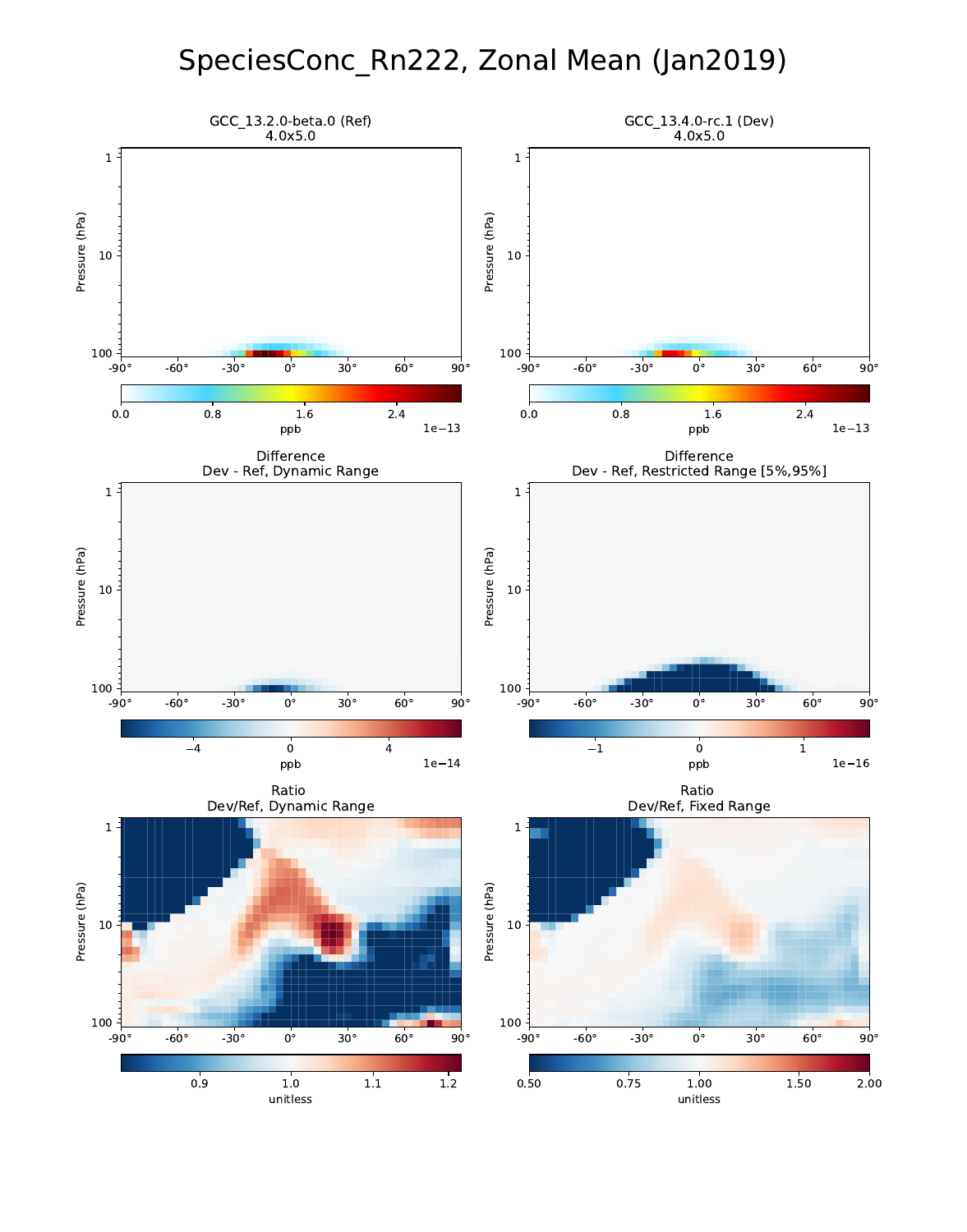# SpeciesConc\_Pb210, Zonal Mean (Jan2019)

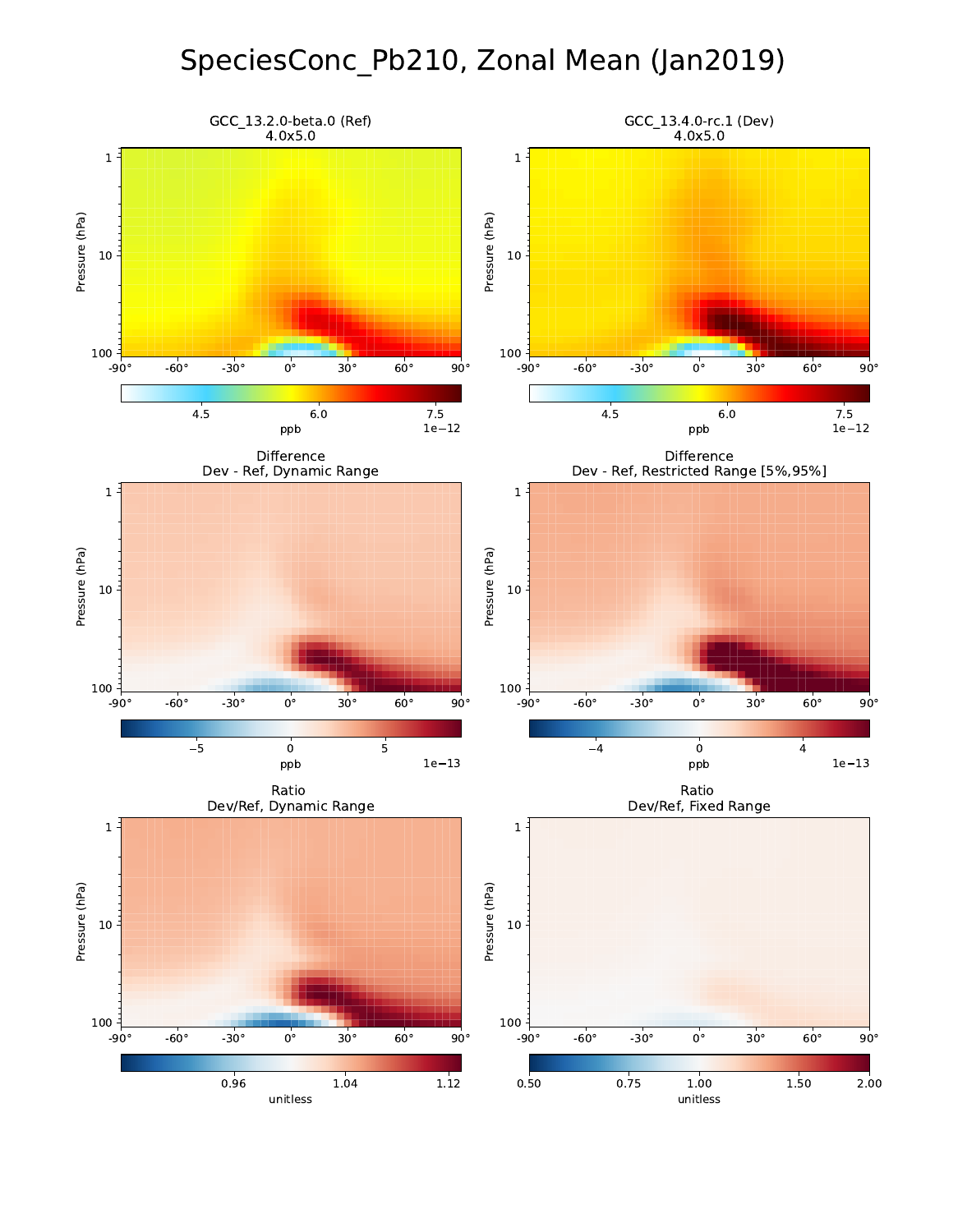# SpeciesConc\_Pb210Strat, Zonal Mean (Jan2019)

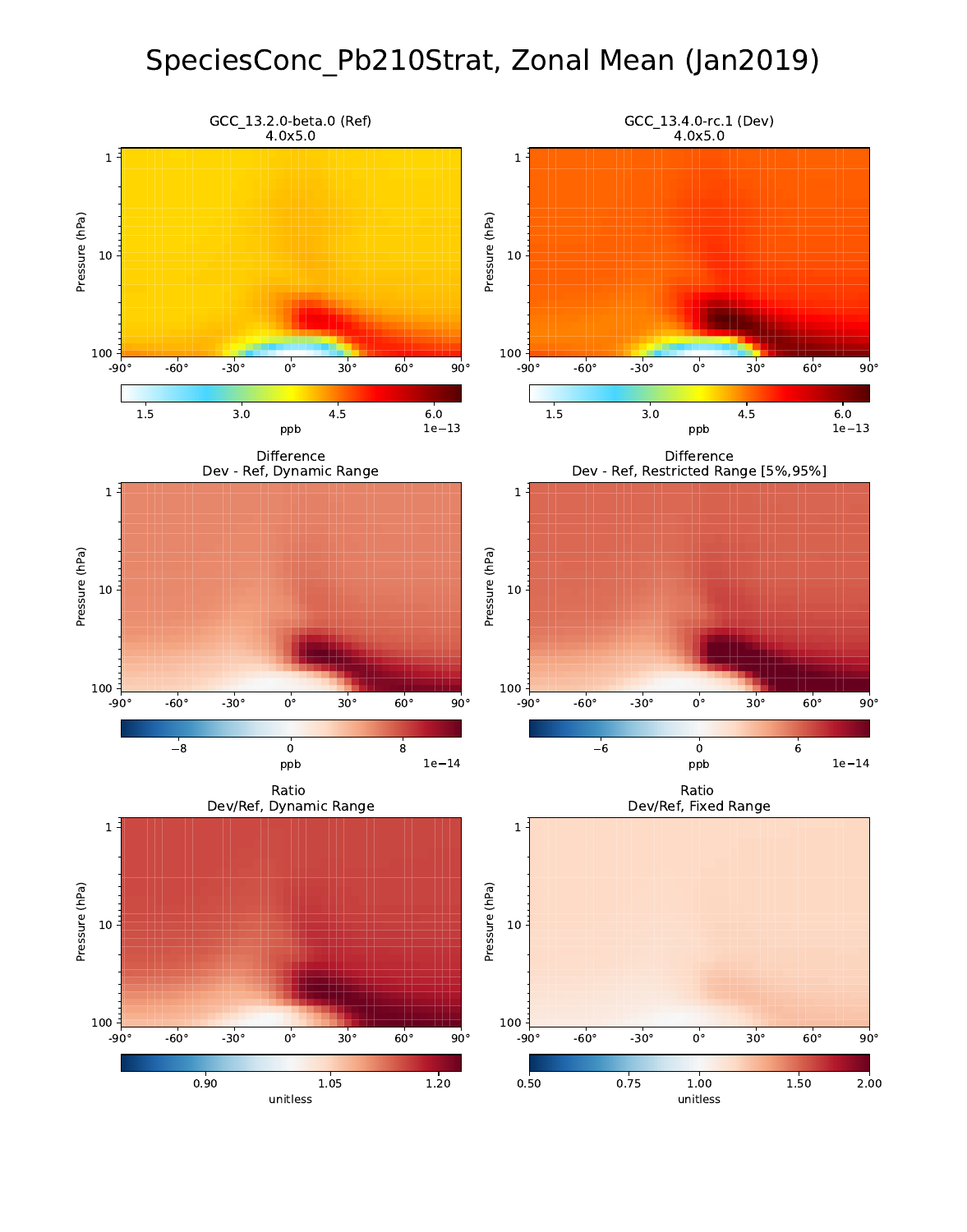# SpeciesConc\_Be7, Zonal Mean (Jan2019)

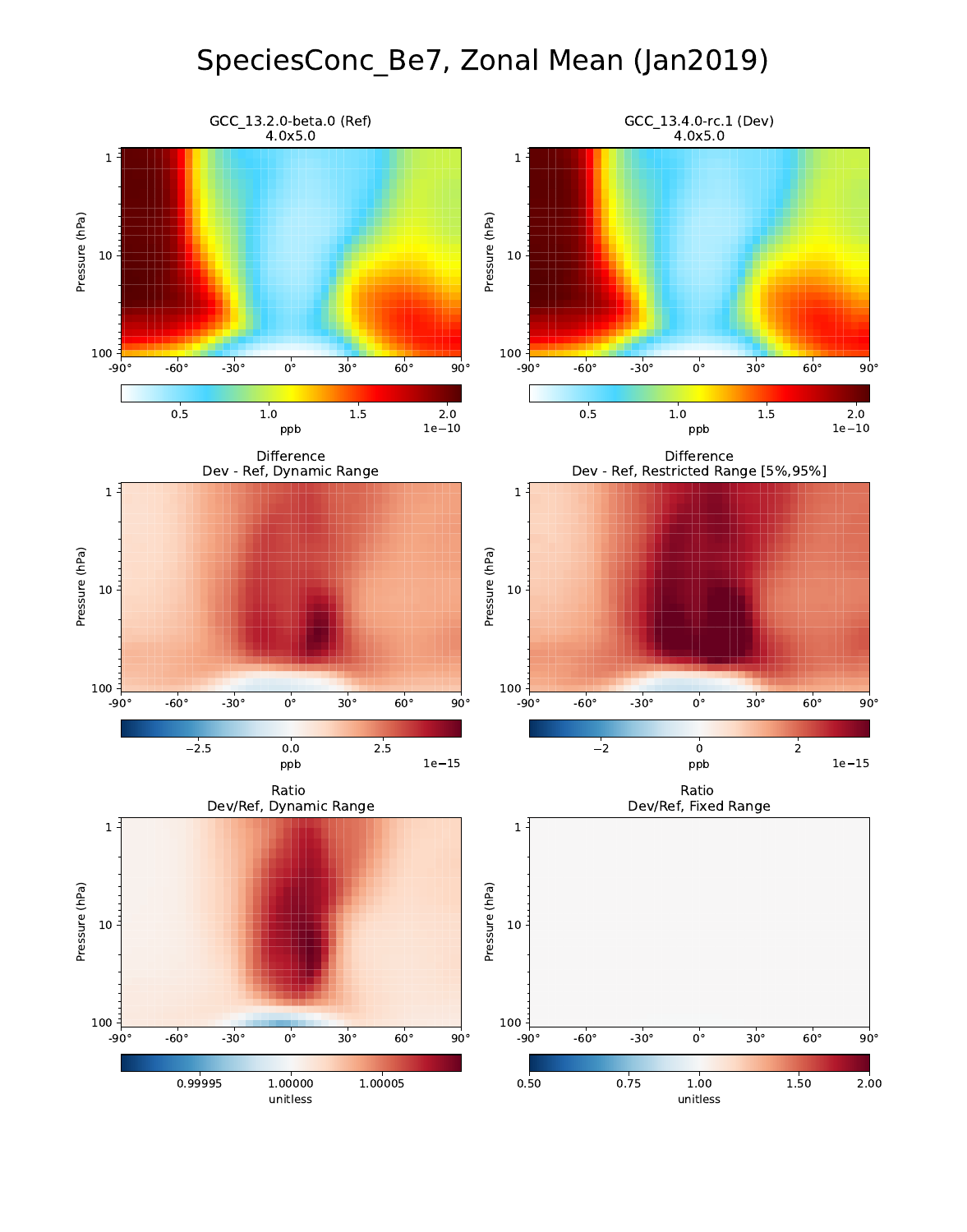# SpeciesConc\_Be7Strat, Zonal Mean (Jan2019)

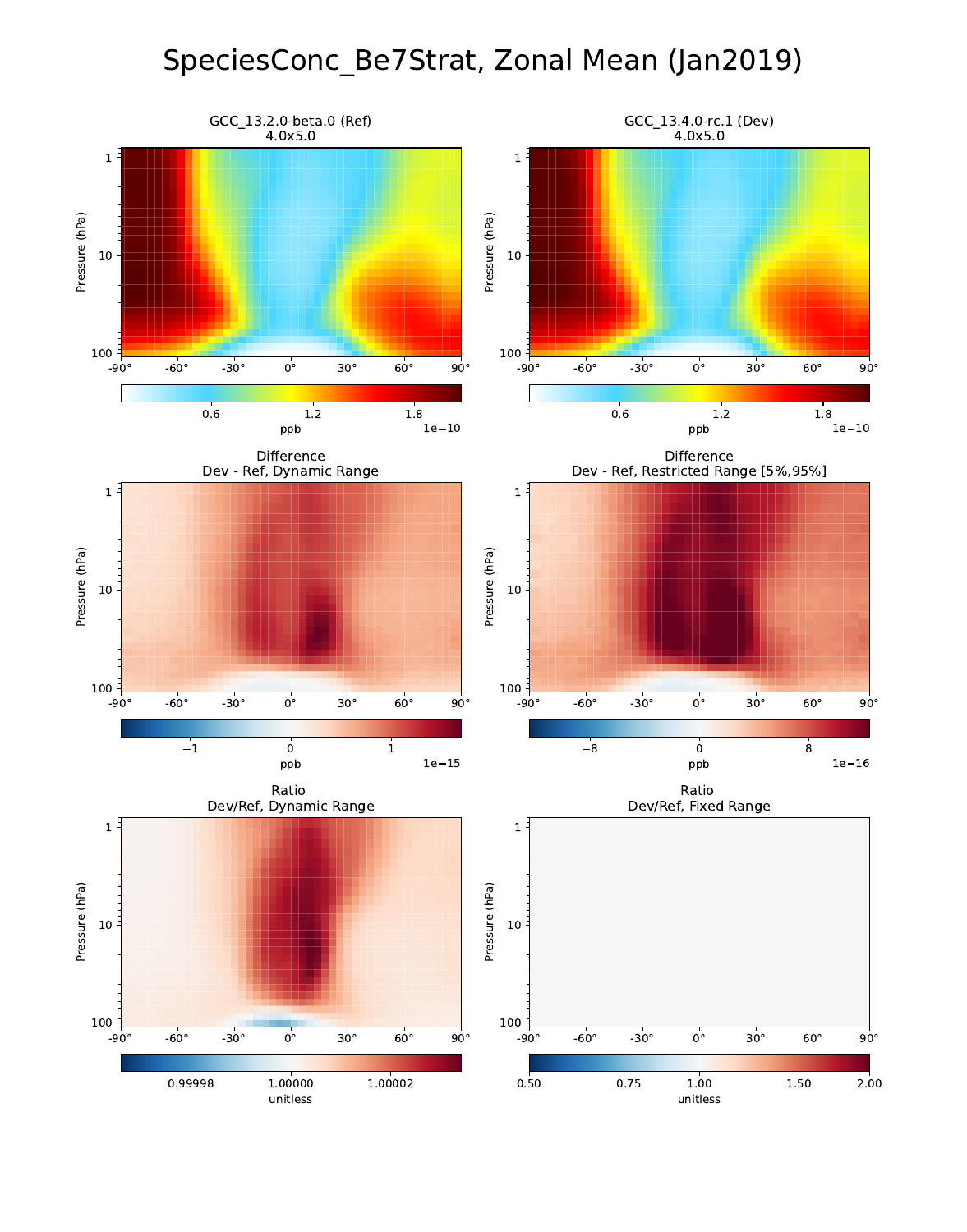# SpeciesConc\_Be10, Zonal Mean (Jan2019)